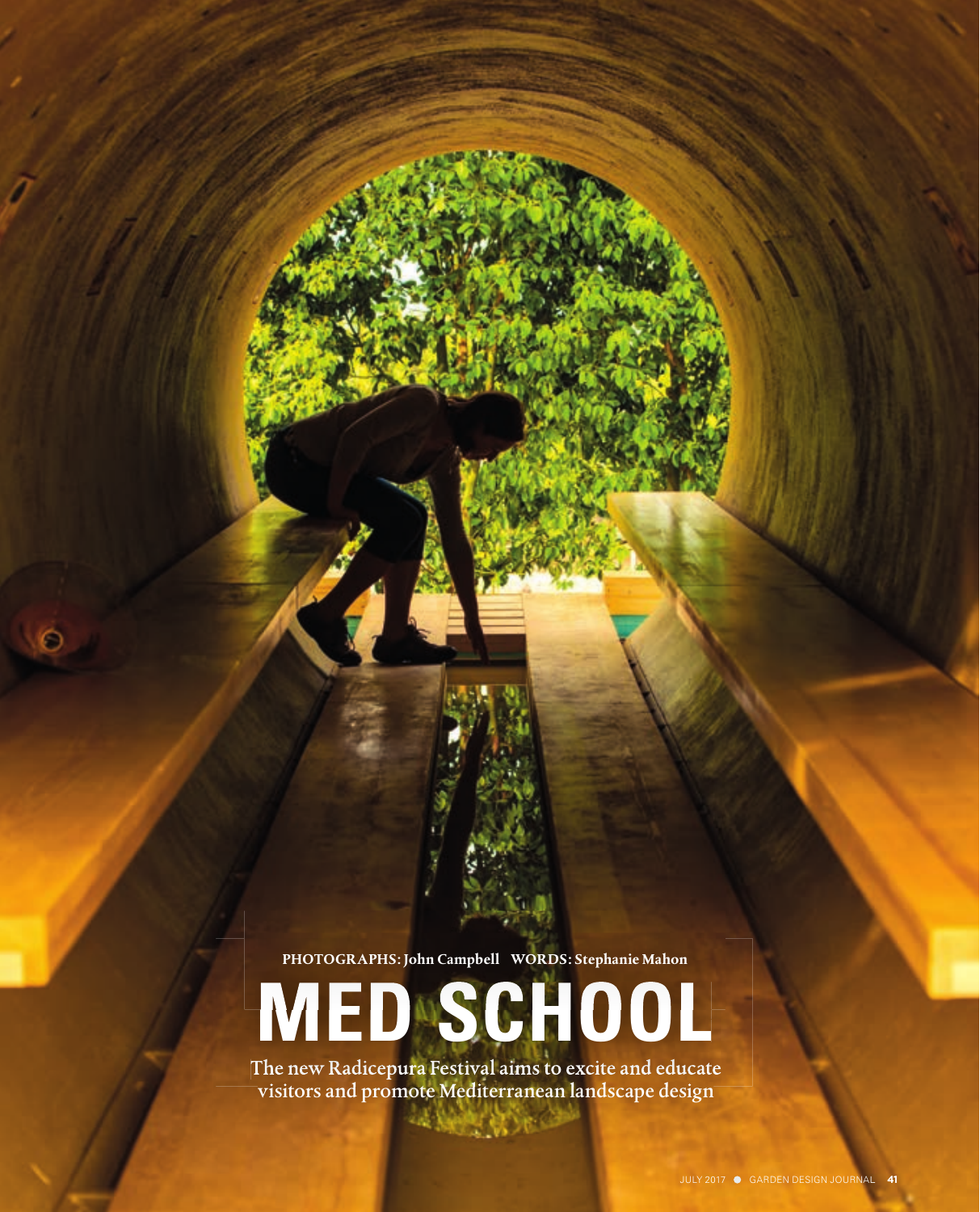

Festival opened this April near Catania in Sicily, and is the brainchild of the Faro family, who run the nursery Piante Faro on the island, specialising in Mediterranean plants.

"There is a long history of landscaping in the UK, but not here in the Med," explains Mario Faro. "We want the festival to increase the culture of the landscape in the south, and send a message that we should be developing these ideas here. We also want the festival to become known for encouraging young designers and landscapers under 35, investing in the next generation."

For this first show, which runs until October and has the theme 'Mediterranean Essence', four international designers were asked to create gardens, and six other gardens were chosen from a call for entries from less-established designers and students. These exhibits were all, where possible, made from local materials such as lava stone, and built by the Piante Faro team. There are also several installations, artworks and educational features on display, and a full programme of events and exhibitions.

#### **ARETHUSA AND ALPHEUS** *Helen and James Basson MSGD*

The showground is on the site of the two-hectare Radicepura Botanic Garden, which is still in development, but will be completed next year, and open for the second edition of the festival in 2018. Here we take a brief look at the best of this year's show.



**THIS INSTALLATION** by François Abélanet appears from ground level to be an arrangement of geometric beds of aromatic plants on stilts. The magic happens upon climbing steps to a viewing platform, and taking a photograph, revealing a sort of visual trickery reminiscent of magic eye pictures. The piece is a complex play on perspective inspired by a device used in painting as far back as the Renaissance, where a distorted view appears normal when viewed from a particular point or with the right lens.

01 ANAMORPHOSIS *François Abélanet*





## **HELEN AND JAMES BASSON MSGD**

drew on the link between the heritages of Sicily and Greece for their garden, inspired by the ancient myth of the god Alpheus, who fell in love with the nymph Arethusa when he saw her bathing. The garden is one of the most enclosed at the show, offering visitors a quiet zone of contemplation behind its walls and lush Mediterranean planting – which will continue to develop throughout the festival period – while a feature pool reflects an ethereal curtain of air plants.

**KAMELIA BIN ZAAL'S** outdoor room draws on the principles of traditional Arabian courtyards. Dark stone platforms lead in from four sides past pale gravel and tile to the central star-shaped fountain; soft shade sails offer respite from the heat; and white roses contrast with dark sedges. But the space is concerned with something most serious – the war in Syria. The monochrome scheme is inspired by the black and white architecture of both that country and Sicily, and the garden is intended to offer a relaxing place where people can come together, with hope.





**FRENCH DESIGNER MICHEL PÉNA'S** 'garden' is a cylindrical tower of scaffolding with a double helicoidal stairway within, inspired by the work of Leonardo da Vinci. Climb to the top to get a 360-degree view of the landscape, including Mount Etna, the ancient site of Taormina, the sea and the botanic garden site to the north, south, east and west. The relish with which both kids and adults enjoy the piece make it the perfect slice of novelty for festival goers.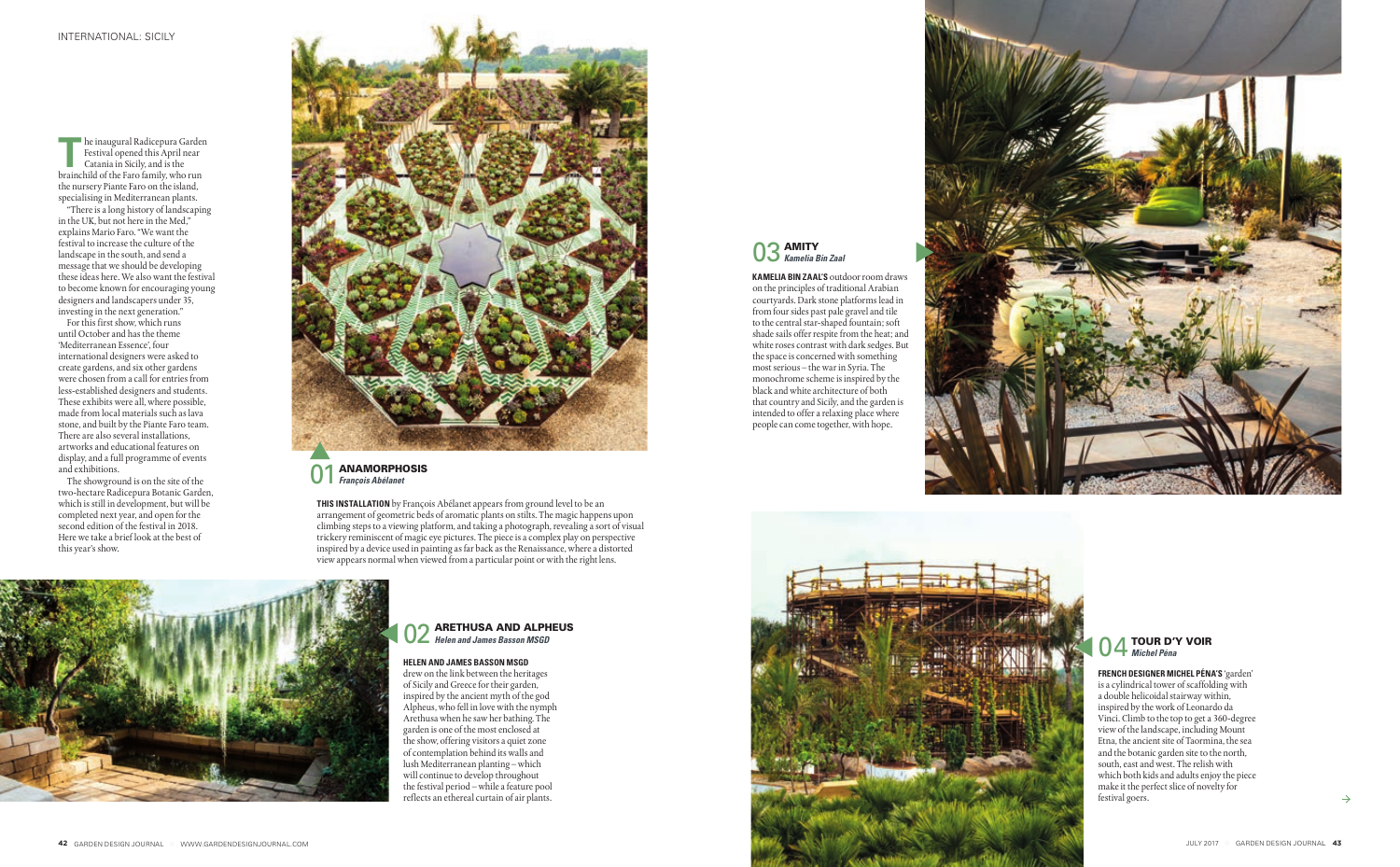

**CREATED BY STEFANO PASSEROTTI** and artist Chicco Margaroli, this installation is a pool of water with several large trees, straddled by a tunnel painted gold within and clad in golden bark without, and punctuated with funnels. It is a reflection on the water of the Mediterranean basin, which is losing salinity, leading to faster evaporation, meaning the area could eventually dry up; but vegetation can help. Visitors enter the wheelchairfriendly tunnel, sit on the benches that line the sides (see opening image, page 41), and take a moment to enjoy the golden light and slice of water below.



# **JARDIN DE MANTILLE** *Maia Agor*

**SPANISH DESIGNER** Maia Agor has designed a garden based on the mantilla, the black lace veil used in the Mediterranean. The veil conceals and protects the wearer, allowing her to see without being seen. This garden of sensuality features mounded beds of cacti and succulents around a lava stone terrace dissected by rills and small pools. Around the outside, black lace and mesh panels shelter the intimate space from view.



# 06IDENTITÀ MEDITERRANEA *University of Bologna*

**CREATED BY** 20 students from the University of Bologna, this show garden addresses diversity. Globalisation has led to a diminishing of individual cultures and identities, including those of the Mediterannean regions, making us all very similar. To highlight this, the focal point in this garden of stone walls, light-up eggs and olive trees is an offset cube structure with books strewn on the floor inside, visible through slits cut into the side.